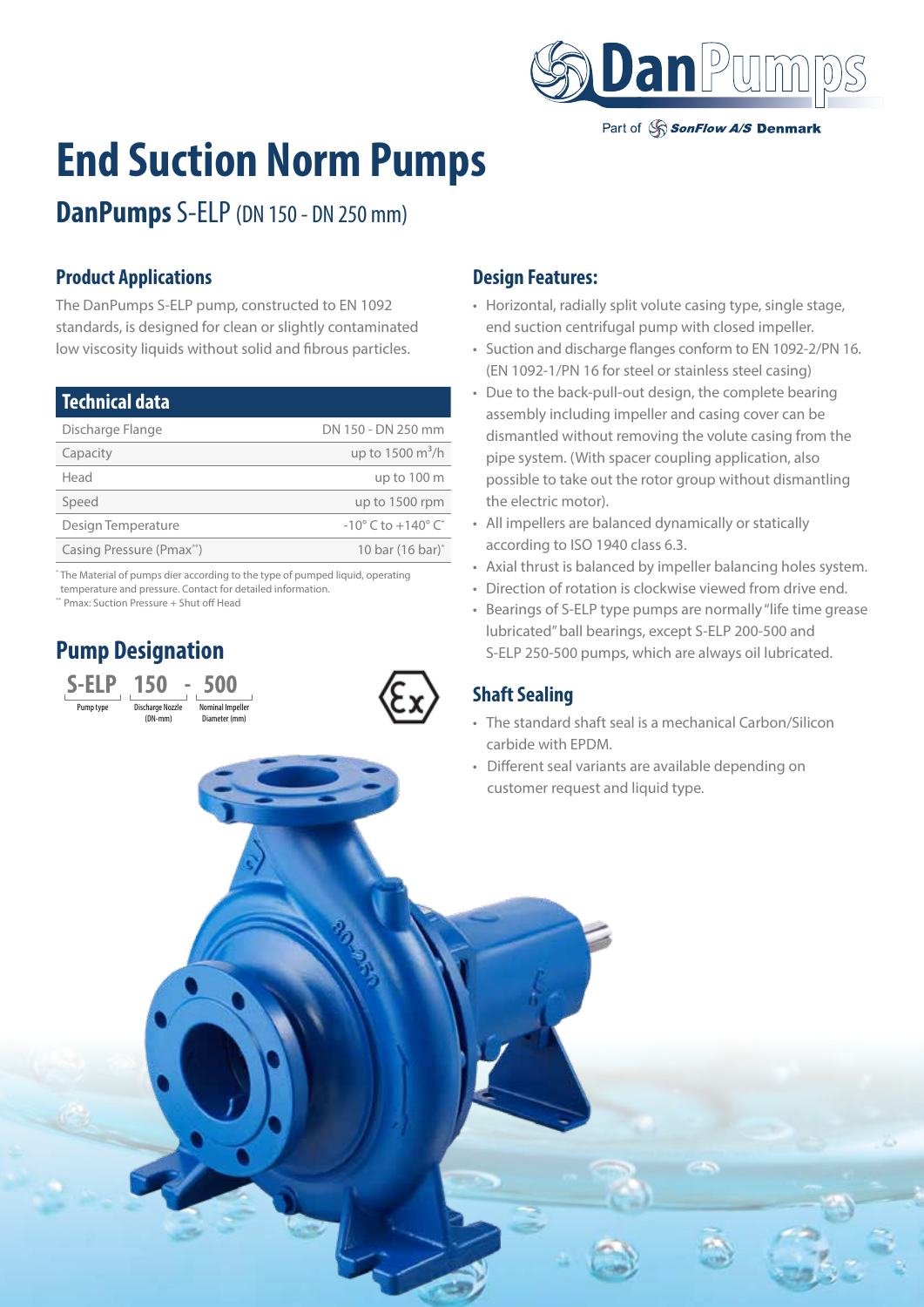# **Performance Curves - Complette DanPumps S-ELP**



#### **Dimensions**





| <b>Pump Type</b> | ٤<br>-<br>$\mathbf{P}$ | <b>Overall Dimensions</b> |            |     |     |     |     |     | <b>Support &amp; Foot Dimensions</b> |                |                |                |                |                |     |                |     |              | <b>Shaft End</b> | Weight | <b>Space</b> |      |          |
|------------------|------------------------|---------------------------|------------|-----|-----|-----|-----|-----|--------------------------------------|----------------|----------------|----------------|----------------|----------------|-----|----------------|-----|--------------|------------------|--------|--------------|------|----------|
| Additional       |                        | <b>DNe</b>                | <b>DNb</b> |     |     |     | h1  | h2  | m1                                   | m <sub>2</sub> | n <sub>1</sub> | n <sub>2</sub> | n <sub>3</sub> | $\mathsf{s}$ 1 | n   | s <sub>2</sub> | W   | <sub>d</sub> |                  |        | -u           | (kg) | $x^{**}$ |
| 150-500          | F <sub>2</sub>         | 200                       | 150        | 200 | 730 | 930 | 400 | 525 | 250                                  | 200            | 720            | 600            | 435            | 27             | 140 | 20             | 495 | 55           | 10               | 59     | 16           | 480  | 140      |
| 200-260          | F <sub>1</sub>         | 250                       | 200        | 200 | 610 | 810 | 355 | 450 | 250                                  | 200            | 600            | 500            | 360            | 23             | 140 | 20             | 410 | 42           | 110              | 45     | 12           | 280  | 200      |
| 200-315          | F                      | 250                       | 200        | 200 | 610 | 810 | 355 | 450 | 250                                  | 200            | 600            | 500            | 360            | 23             | 140 | 20             | 410 | 42           | 110              | 45     | 12           | 300  | 180      |
| 200-400          | F <sub>2</sub>         | 250                       | 200        | 180 | 725 | 905 | 400 | 500 | 250                                  | 200            | 600            | 500            | 360            | 23             | 140 | 20             | 490 | 55           | 110              | 59     | 16           | 360  | 180      |
| 200-500          | F <sub>3</sub>         | 250                       | 200        | 210 | 925 | 135 | 400 | 525 | 300                                  | 240            | 720            | 600            | 435            | 27             | 140 | 20             | 640 | 70           | 140              | 74.5   | 20           | 640  | 180      |
| 250-315          | F1                     | 300                       | 250        | 230 | 740 | 970 | 400 | 525 | 300                                  | 740            | 720            | 600            | -435           | フフ             | 40  | 20             | 520 | 55           | 10               | 59     | 16           | 390  | 200      |
| 250-400          | F <sub>2</sub>         | 300                       | 250        | 230 | 750 | 980 | 400 | 525 | 300                                  | 240            | 720            | 600            | 435            | 27             | 140 | 20             | 530 | 55           | 110              | 59     | 16           | 460  | 200      |
| 250-500          | F3                     | 300                       | 250        | 225 | 940 | 165 | 450 | 630 | 300                                  | 240            | 720            | 600            | 435            | 27             | 140 | 20             | 670 | 70           | 140              | 74.5   | 20           | 660  | 200      |

\*\* Gap necessary for the withdrawal of the pump rotor from the driven end with out the need for dismantling the motor and pipework (spacer coupling application).